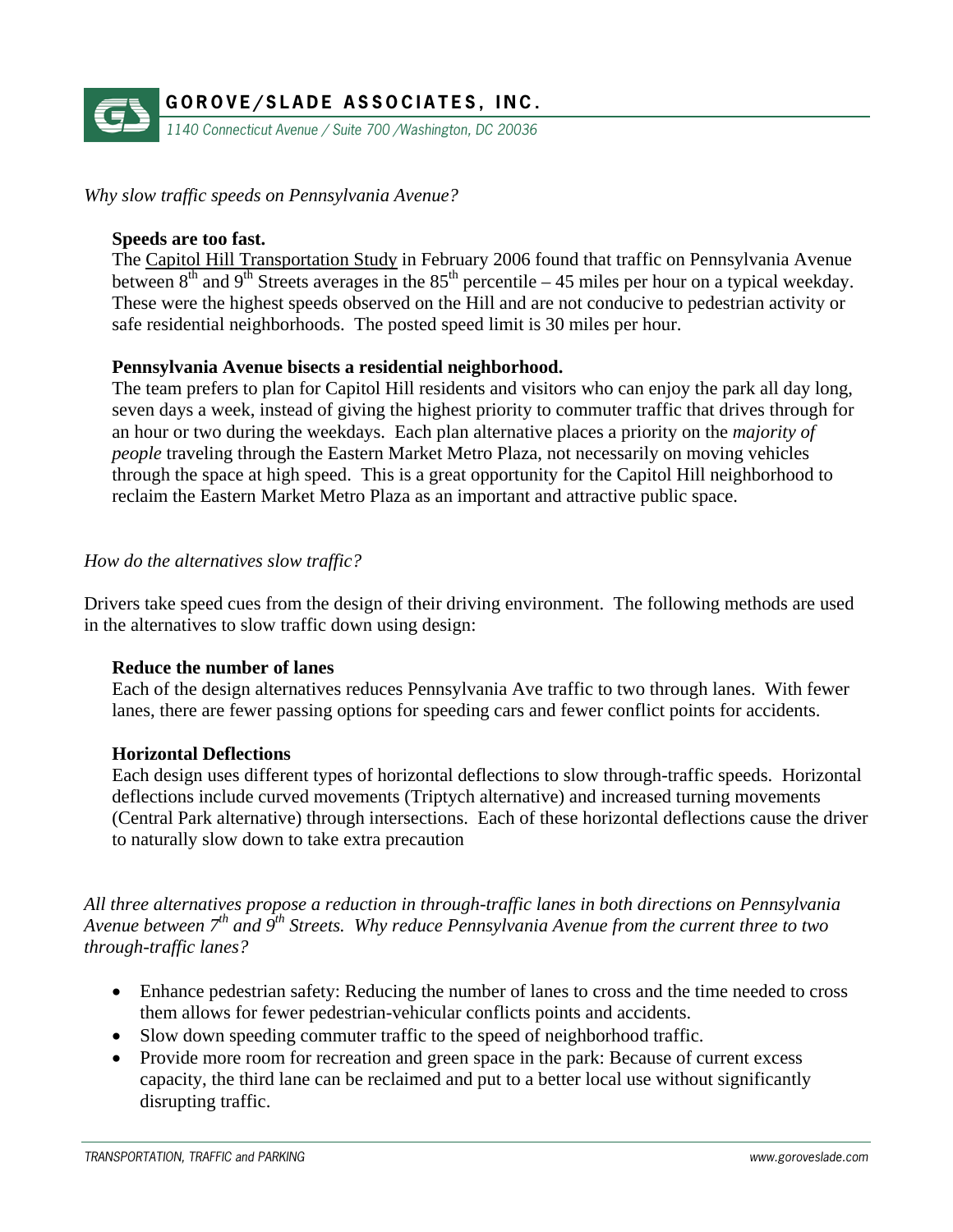### *How is this accomplished?*

As motorists approach  $7<sup>th</sup>$  Street from the west, or  $9<sup>th</sup>$  Street from the east, they will encounter a one lane "drop" at the intersection. We are proposing a design that will ensure that this does not become a bottleneck. In the eastbound direction, the inside lane will be designated "left turn only" starting at  $6<sup>th</sup>$  Street. This will cause through traffic to shift into the two right lanes for the transition to two lanes within the Eastern Market Metro Plaza. Similarly, in the westbound direction, the inside lane will be designated "left turn only" starting at 10<sup>th</sup> Street.

Currently, because of the prevalence of double parking on Pennsylvania Ave. west of  $7<sup>th</sup>$  Street, the Avenue already functions as if there were only two through-lanes between  $6<sup>th</sup>$  and  $7<sup>th</sup>$  Streets. A possible third lane for a bike and/or bus lane could move more people in less pavement area and is considered in the Existing Updated alternative.

# *Will this increase traffic on local streets?*

Each alternative includes measures to reduce driver temptation towards neighborhood streets.

### **Existing Updated**

The small traffic volumes diverted from the closure of two limited-use side streets (partial D Street cut-throughs) will be rerouted to Pennsylvania Ave and will not impact neighborhood streets.

#### **Central Park**

With the Central Park alternative, traffic moving through the area either eastbound or westbound on Pennsylvania Avenue could leave the rectangle route on 7th Street (eastbound traffic) or 9th Street (westbound traffic) and seek an alternative route. This is a real possibility with Central Park and it should be inhibited through design and operations. However, most motorists would find alternative routes less direct and slower than continuing along the rectangle route around the Eastern Market Metro Park & Plaza.

The design we have proposed includes curb extensions to make the entry onto the local streets more inhibiting, and traffic signal phasing and timing to accommodate the traffic movements around Central Park, but to delay motorists who wish to turn onto the local streets. Other traffic mitigation measures could be added such as intersection speed tables and in the extreme, one-way operation of the local streets.

# **Triptych**

Similarly, while Pennsylvania Avenue or  $8<sup>th</sup>$  Street traffic passing through the Triptych in theory could leave the plaza area to seek an alternative route, most motorists, however, would find local alternative routes less direct and slower than staying on the Triptych oval route. Motorists who seek an alternative to staying on Pennsylvania Avenue will not find better alternatives on slower, narrower, stop-controlled neighborhood streets.